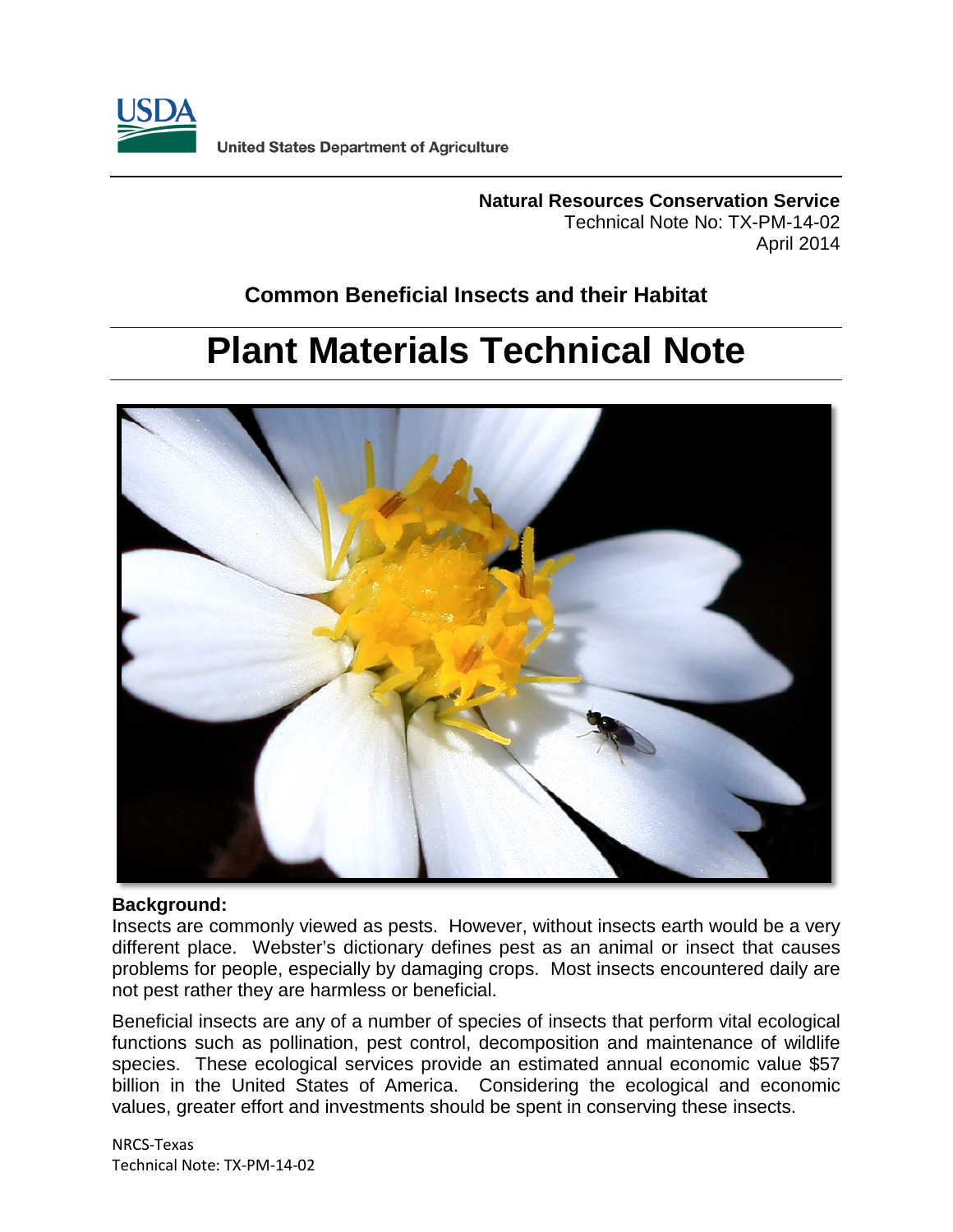## **Purpose:**

The purpose of this technical note is to provide general beneficial insect information and identify common beneficial insects and habitat that supports the occurrence of these species. Previous technical notes have addressed the value, benefit and habitat of pollinators. This technical note concentrates on insects that assist with pest management.

## **Types of Beneficial Insects:**

In general, there are two kinds of pest management beneficial insects: predators and parasitoids.

**Predators** feed directly on other insects by chewing with their mandibles or by piercing the predators and consuming the body liquids. Predators must kill and consume more than one prey to complete their development, and are free-living as immature and as adults. The action of predators is often obscure. Many predator species are small and hidden on the plant.

**Parasitoids** or parasites must have a host insect to complete their development. These types of insects lay their eggs in or on other insects. Once the eggs hatch the larvae become predators and eat the insect. Parasitoids are free-living only as adults.

## **Attracting Beneficial Insects:**

The first step in attracting beneficial insects is providing optimum habitat for their basic needs. As with most things, diversity is the key. Providing a diversity of plants with varying times of flowering, plant architecture and flower color increases the amount of insect population. Some beneficial insects utilize diverse habitats for shelter and cover. Other beneficial insects consume the nectar and/or pollen from flowering plants for added energy. To help with general conservation planning and application of providing beneficial insect habitat the following list of common plants which provide food and cover for beneficial insects:

| <b>Common Annual Plants</b> | <b>Common Perennial Plants</b> |
|-----------------------------|--------------------------------|
| Baby's breath               | Alfalfa                        |
| Bachelor's button           | Anise hyssop                   |
| <b>Barley</b>               | Asters                         |
| <b>Basil</b>                | <b>Blanketflowers</b>          |
| Phacelia                    | <b>Boneset</b>                 |
| <b>Birdsfoot trefoil</b>    | California buckwheat           |
| <b>Borage</b>               | Canada anemone                 |
| California poppy            | Catmints                       |
| Celery                      | Cinquefoils                    |
| Common vetch                | <b>Coneflowers Coreopsis</b>   |
| Coriander                   | Crocus                         |
| Corn                        | Cup plant                      |
| Cosmos                      | Elderberry                     |
|                             |                                |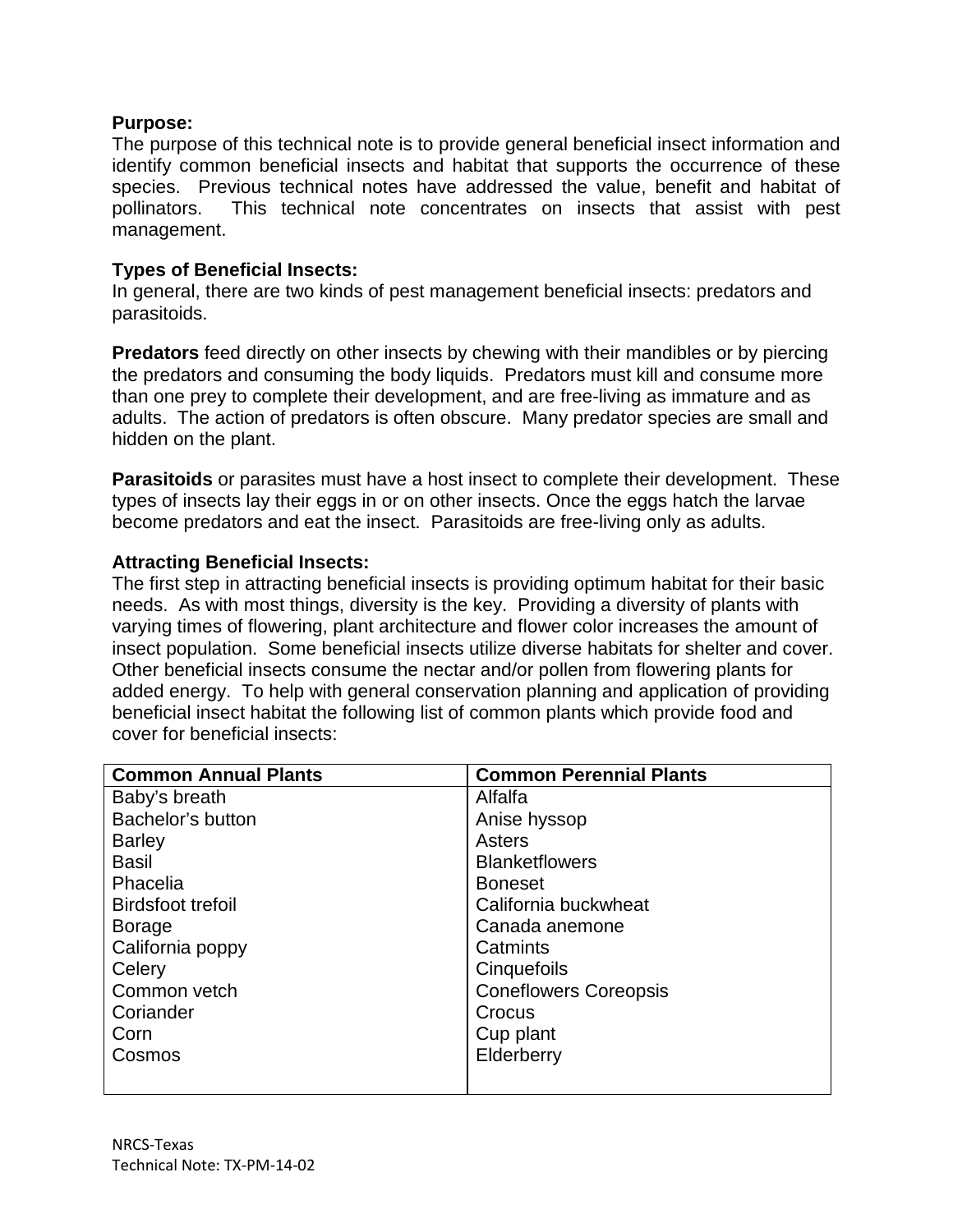| <b>Common Annual Plants</b> | <b>Common Perennial Plants</b> |
|-----------------------------|--------------------------------|
| Crimson clover              | Engelmann daisy                |
| Dill                        | Evening primrose               |
| Johnny jump-up              | Goldenrod                      |
| Lobelia                     | Horsemint                      |
| Mexican sunflower           | Lavenders                      |
| <b>Pincushion flower</b>    | Lupines                        |
| Rye                         | Maximilian sunflower           |
| Marigolds                   | <b>Milkweeds</b>               |
| Subterranean clover         | <b>Ironweed</b>                |
| <b>Sunflowers</b>           | <b>Peonies</b>                 |
| Sweet alyssum               | Purple prairie clover          |
| Sweet marjoram              | Wild bergamot                  |
| <b>Triticale</b>            | Yarrow                         |
| White sweetclover           |                                |

Beneficial insect habitat may be provided throughout the landscape by planting a diverse mix of herbaceous plant species or it may be provided by planting habitat areas within the landscape. As a general rule, 5% to 10% of the field, garden, etc. should be designated and planted to beneficial insect habitat for optimum results.

## **Conservation Practices Supporting Beneficial Habitat:**

The following conservation practices may be used to plan and apply beneficial insect habitat:

Conservation Cover (327) Cover Crop (340) Cross Wind Ridges (588) Cross Wind Trap Strips (589C) Field Border (386) Filter Strip (393) Forage and Biomass Planting (512) Hedgerow Planting (422) Range Planting (550) Riparian Herbaceous Cover (390) Riparian Forest Buffer (391) Shallow Water Development and Management (646) Stream Habitat Improvement and Management (395) Streambank and Shoreline Protection (580) Tree/Shrub Establishment (612) Upland Wildlife Habitat Management (645)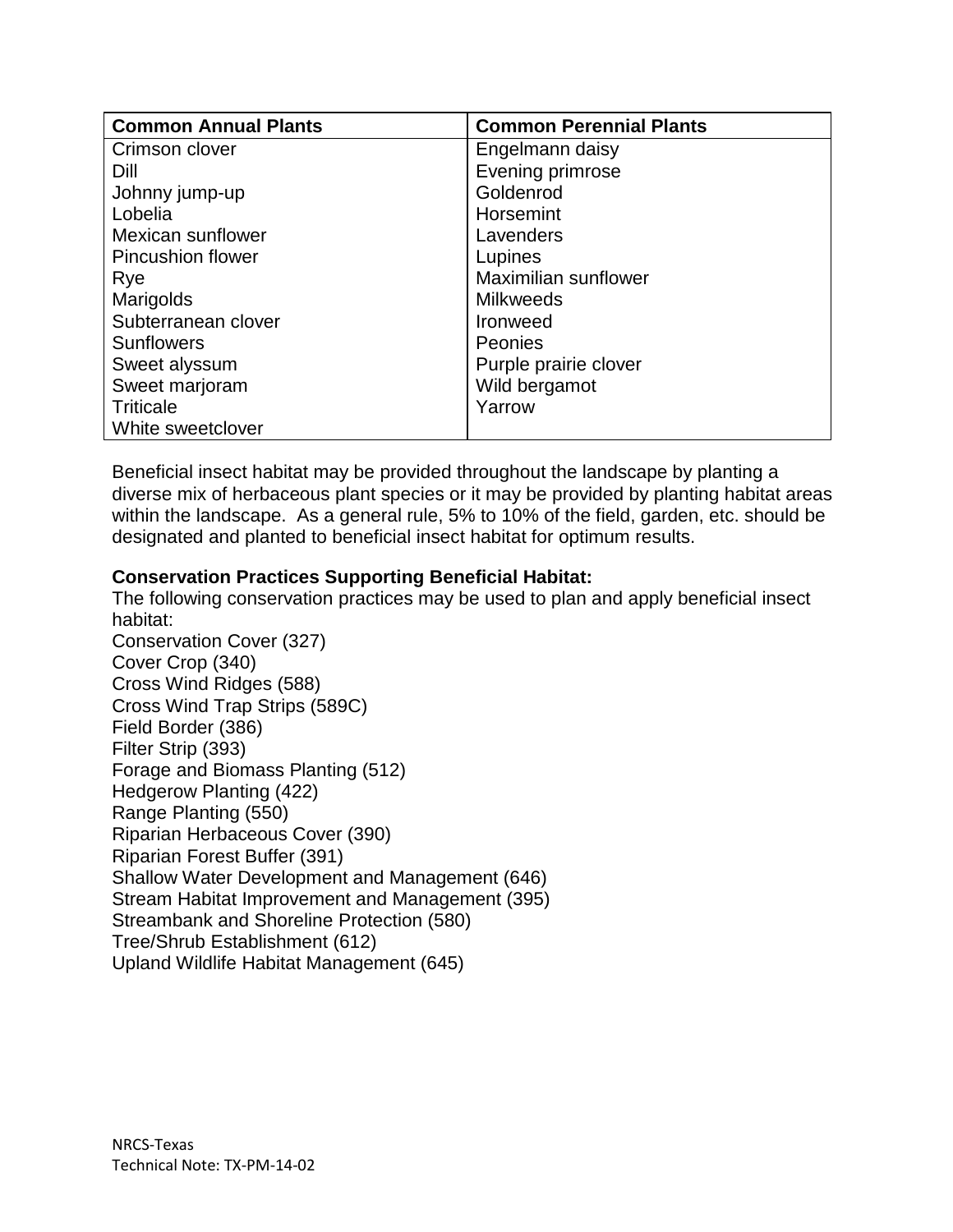## **Common Beneficial Insects:**

There are many beneficial insects in the landscape of which several are common. Following is a list of common beneficial insects found throughout Texas. This list has the associated prey and plants that support these beneficial insects. Please note, this is not an all-inclusive list.

| <b>Beneficial Predator Insect</b> | <b>Associated Prey</b> | <b>Plants Supporting Their Habitat.</b> |
|-----------------------------------|------------------------|-----------------------------------------|
| <b>Celer Crab Spider</b>          | Various insects        | Daisy fleabane                          |
|                                   |                        | Coreopsis spp.                          |
|                                   |                        | Goldenrod                               |
|                                   |                        | Snapdragons                             |
|                                   |                        | Marigold                                |
|                                   |                        | <b>Buckwheat</b>                        |
|                                   |                        | sunflowers                              |
|                                   |                        | Various Aster species                   |
| <b>Jumping Spider</b>             | <b>Bollweevil</b>      | <b>Buckwheat</b>                        |
|                                   | Caterpillars           | Coreopsis.                              |
|                                   | Flea hoppers           | <b>Sunflowers</b>                       |
|                                   | Ants                   | Diverse herbaceous plants               |
| <b>Green Lacewings</b>            | Aphids                 | Wallflower                              |
| <b>Brown Lacewings</b>            | <b>Mites</b>           | Bee balm                                |
|                                   | Whiteflies             | Coreopsis                               |
|                                   | <b>Bollworms</b>       | Common boneset                          |
|                                   | <b>Budworms</b>        | <b>Buckwheat</b>                        |
|                                   | Armyworms              | Cinquefoil                              |
|                                   | Loopers                | Caraway                                 |
|                                   |                        | Oregano                                 |
|                                   |                        | Various nectar-producing plants         |
| <b>Ground and Tiger Beetles</b>   | Caterpillars           | White clover                            |
|                                   | <b>Ground insects</b>  | Bee balm                                |
|                                   |                        | Coreopsis                               |
|                                   |                        | Common boneset                          |
|                                   |                        | <b>Buckwheat</b>                        |
| Seven-Spotted Lady Beetle         | Aphids                 | <b>Milkweed</b>                         |
|                                   | Moth eggs and          | <b>Buckwheat</b>                        |
|                                   | Caterpillar            | Bee balm                                |
|                                   |                        | Coreopsis                               |
|                                   |                        | Caraway                                 |
|                                   |                        | Cinquefoil                              |
|                                   |                        | Common boneset                          |
|                                   |                        | Dill                                    |
|                                   |                        | <b>Bishops lace</b>                     |
|                                   |                        | Wild carrot                             |
|                                   |                        | Chamomile                               |
|                                   |                        | Goldenrod                               |
|                                   |                        | <b>Sunflowers</b>                       |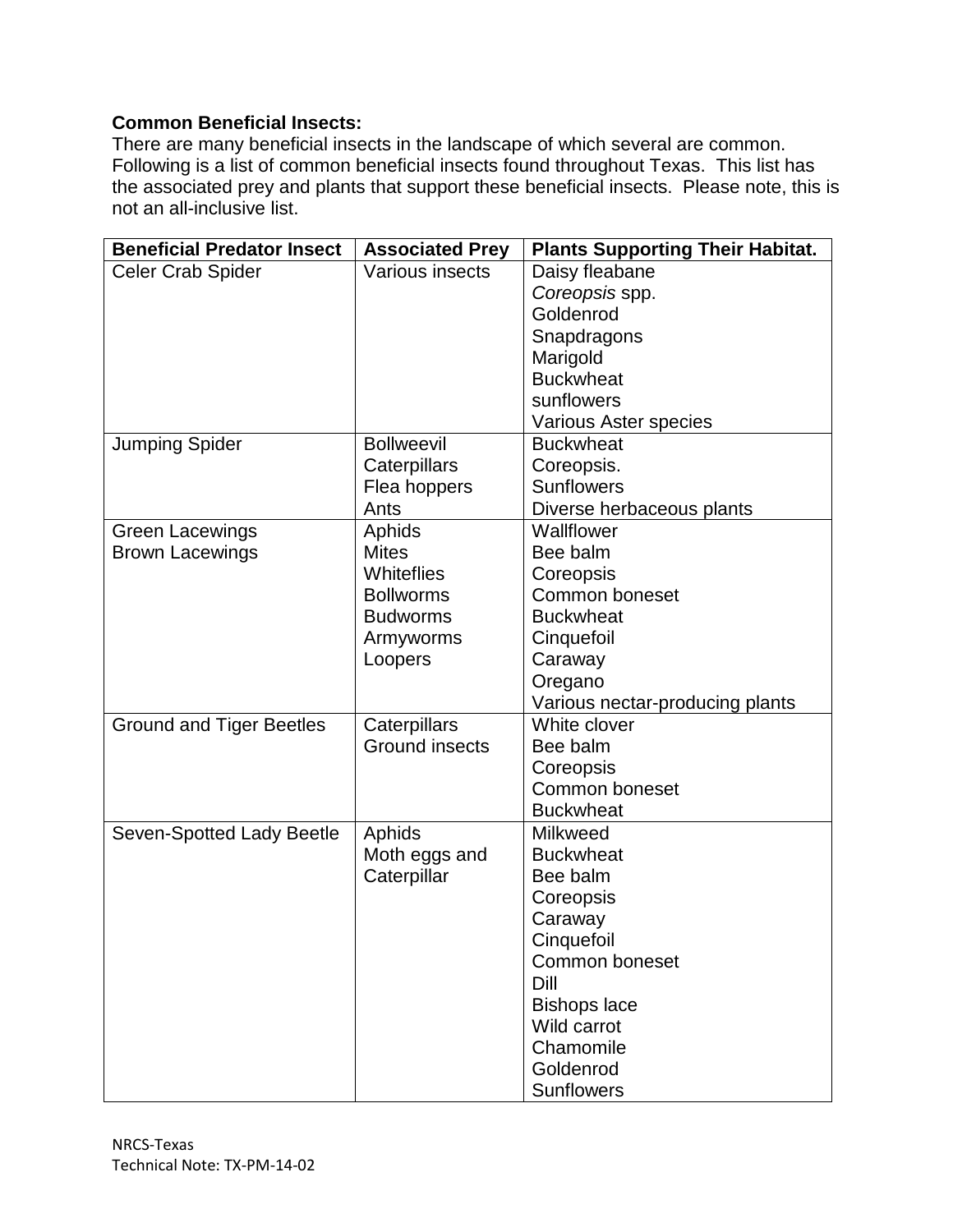| <b>Beneficial Predator Insect</b> | <b>Associated Prey</b>         | <b>Plants Supporting Their Habitat.</b> |
|-----------------------------------|--------------------------------|-----------------------------------------|
| Asian Lady Beetle                 | Aphids                         | <b>Milkweed</b>                         |
|                                   | <b>Scale</b>                   | Coreopsis                               |
|                                   | Soft-bodied                    | Bee balm                                |
|                                   | Arthropods                     | <b>Buckwheat</b>                        |
|                                   |                                | Caraway                                 |
|                                   |                                | Cinquefoil                              |
|                                   |                                | Common boneset                          |
|                                   |                                | Dill                                    |
|                                   |                                | <b>Bishops lace</b>                     |
|                                   |                                | Wild carrot                             |
|                                   |                                | Chamomile                               |
|                                   |                                | Goldenrod                               |
|                                   |                                | <b>Sunflowers</b>                       |
|                                   |                                | Tansy                                   |
|                                   |                                | Wallflower                              |
| <b>Pink Spotted Lady Beetle</b>   | Aphids                         | <b>Milkweed</b>                         |
|                                   | Caterpillars                   | <b>Buckwheat</b>                        |
|                                   |                                | Bee balm                                |
|                                   |                                | Coreopsis                               |
|                                   |                                | Caraway                                 |
|                                   |                                | Cinquefoil                              |
|                                   |                                | Common boneset                          |
|                                   |                                | Dill                                    |
|                                   |                                | <b>Bishops lace</b>                     |
|                                   |                                | Wild carrot                             |
|                                   |                                | Chamomile                               |
|                                   |                                | Goldenrod                               |
|                                   |                                | <b>Sunflowers</b>                       |
|                                   |                                | Tansy                                   |
|                                   |                                | Wallflower                              |
| <b>Collops Beetle</b>             | Moth Eggs                      | Bee balm                                |
|                                   | Moth Caterpillars              | Cotton                                  |
|                                   | Chinch bug eggs                | Coreopsis                               |
|                                   | Leafhoppers                    | Soybeans                                |
|                                   | Aphids                         | <b>Flowering forbs</b>                  |
|                                   | White flies                    | <b>Buckwheat</b>                        |
|                                   | Spider mites<br>Stink bug eggs | Common boneset                          |
| <b>Hooded Beetle</b>              | Budworm eggs                   | Branches and foliage of trees and       |
|                                   | Bollworm eggs                  | shrubs                                  |
|                                   | <b>Stinkbugs</b>               | Under decaying vegetation               |
|                                   | Moth pupae and                 | <b>Various flowers</b>                  |
|                                   | larvae                         |                                         |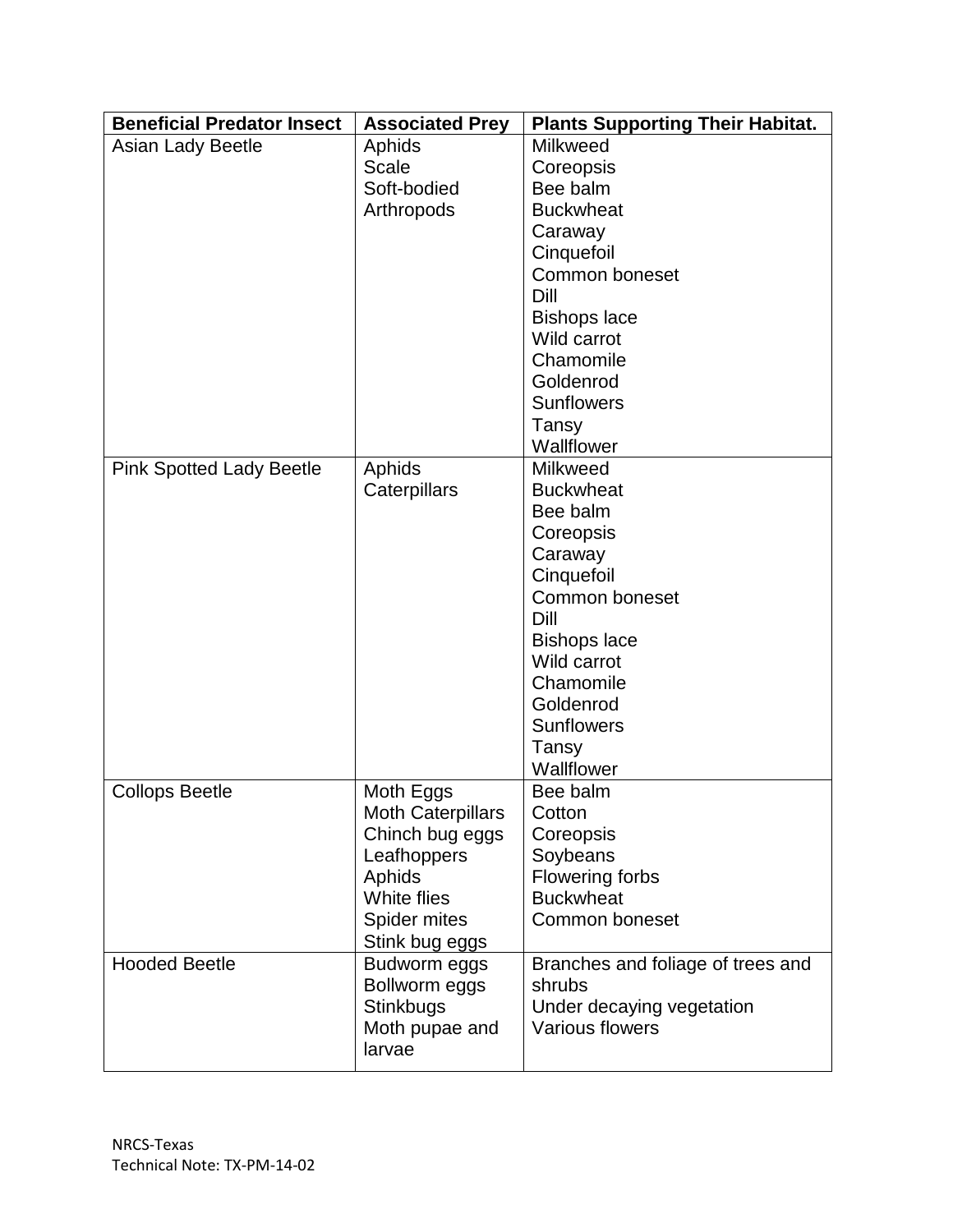| <b>Beneficial Predator Insect</b> | <b>Associated Prey</b> | <b>Plants Supporting Their Habitat.</b> |
|-----------------------------------|------------------------|-----------------------------------------|
| <b>Rove Beetle</b>                | Aphid                  | Decaying plant debris                   |
|                                   | Caterpillar            |                                         |
|                                   | <b>Spiders</b>         |                                         |
|                                   | Variety of soft        |                                         |
|                                   | bodied small           |                                         |
|                                   | insects and eggs       |                                         |
| Damsel Bugs                       | Moth Eggs              | Alfalfa                                 |
|                                   | <b>Moth Larvae</b>     | Bee balm                                |
|                                   | Aphids                 | Winter wheat                            |
|                                   | Fleahoppers            | Coreopsis                               |
|                                   | Lygus plant bugs       | <b>Orchards</b>                         |
|                                   | Tarnished plant        | Cotton                                  |
|                                   | bugs                   | Soybeans                                |
|                                   |                        | <b>Buckwheat</b>                        |
|                                   |                        | Various clovers                         |
|                                   |                        | Common boneset                          |
| <b>Spined Soldier Bug</b>         | Caterpillars           | Shasta daisy                            |
|                                   | Colorado potato        | Coreopsis                               |
|                                   | beetle                 | <b>Sunflowers</b>                       |
|                                   |                        | Smooth oxeye                            |
|                                   |                        | <b>Buckwheat</b>                        |
|                                   |                        | Common boneset                          |
|                                   |                        | Cinquefoil                              |
|                                   |                        | Bee balm                                |
| Spined Assassin Bug               | Caterpillars           | <b>Sunflowers</b>                       |
|                                   | Aphids                 | <b>Buckwheat</b>                        |
|                                   | Lady beetles           | Coreopsis                               |
|                                   | <b>Spiders</b>         | Common boneset                          |
|                                   |                        | Cinquefoil                              |
|                                   |                        | Bee balm                                |
| Leafhopper Assassin Bug           | Caterpillars           | Coreopsis                               |
|                                   | <b>Boll weevils</b>    | Bee balm                                |
|                                   | Moving insects         |                                         |
| <b>Big-Eyed Bugs</b>              | Caterpillars           | <b>Sunflowers</b>                       |
|                                   | <b>Bollworm</b>        | <b>Boltonia</b>                         |
|                                   | <b>Budworms</b>        | <b>Buckwheat</b>                        |
|                                   | <b>Whiteflies</b>      | Coreopsis                               |
|                                   | Plant bugs             | Common boneset                          |
|                                   | Aphids                 | Cinquefoil                              |
|                                   | <b>Mites</b>           | Caraway                                 |
|                                   |                        | Oregano                                 |
|                                   |                        | Bee balm                                |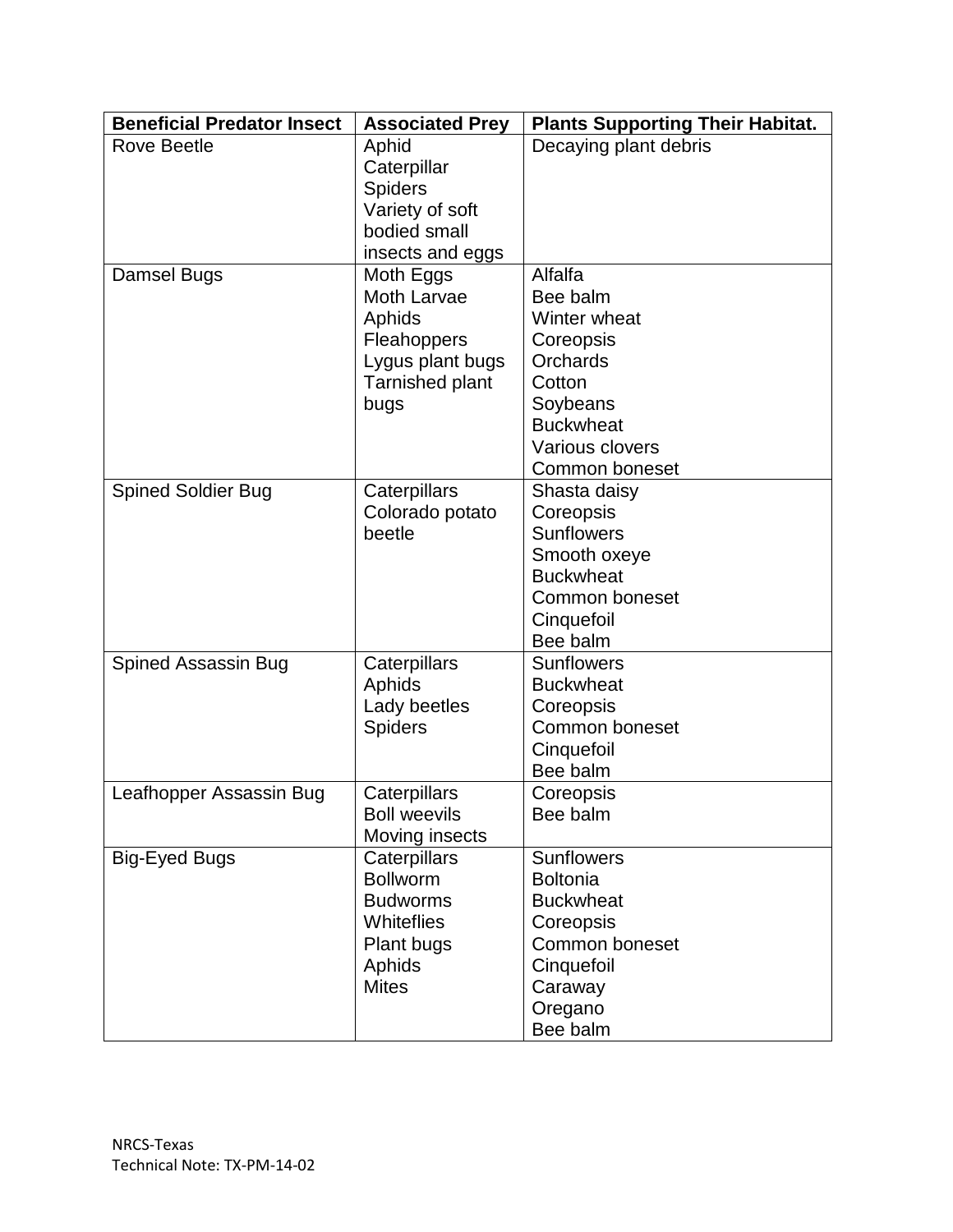| <b>Beneficial Predator Insect</b> | <b>Associated Prey</b> | <b>Plants Supporting Their Habitat.</b> |
|-----------------------------------|------------------------|-----------------------------------------|
| Syrphid Fly                       | Aphids                 | <b>Buckwheat</b>                        |
|                                   | Moth eggs              | <b>Boltonia</b>                         |
|                                   | Moth caterpillars      | Caraway                                 |
|                                   |                        | Coreopsis                               |
|                                   |                        | Common boneset                          |
|                                   |                        | Cinquefoil                              |
|                                   |                        | Dill                                    |
|                                   |                        | Fennel                                  |
|                                   |                        | <b>Bishops lace</b>                     |
|                                   |                        | Wild carrot                             |
|                                   |                        | Cosmos                                  |
|                                   |                        | <b>Sunflowers</b>                       |
|                                   |                        | Tansy                                   |
|                                   |                        | Yarrows                                 |
|                                   |                        | Allysum                                 |
|                                   |                        | <b>Brassicas</b>                        |
|                                   |                        | <b>Pincushion flower</b>                |
|                                   |                        | Wallflower                              |
| Minute Pirate Bug                 | <b>Thrips</b>          | <b>Boltonia</b>                         |
|                                   | <b>Mites</b>           | Cinquefoil                              |
|                                   | Aphids                 | Caraway                                 |
|                                   | Whiteflies             | <b>Sunflowers</b>                       |
|                                   | <b>Budworms</b>        | <b>Buckwheat</b>                        |
|                                   | <b>Bollworms</b>       | Bee balm                                |
|                                   | Armyworms              | Common boneset                          |
|                                   | Loopers                | Coreopsis                               |
|                                   |                        | Oregano                                 |
| <b>Tachinid Fly</b>               | <b>Bollworm</b>        | <b>Boltonia</b>                         |
|                                   | Armyworm               | Cinquefoil                              |
|                                   | Cabbage Looper         | Coriander                               |
|                                   | <b>Black Cutworm</b>   | Coreopsis                               |
|                                   |                        | <b>Bishops lace</b>                     |
|                                   |                        | Common boneset                          |
|                                   |                        | Allysum                                 |
|                                   |                        | Bee balm                                |
|                                   |                        | <b>Buckwheat</b>                        |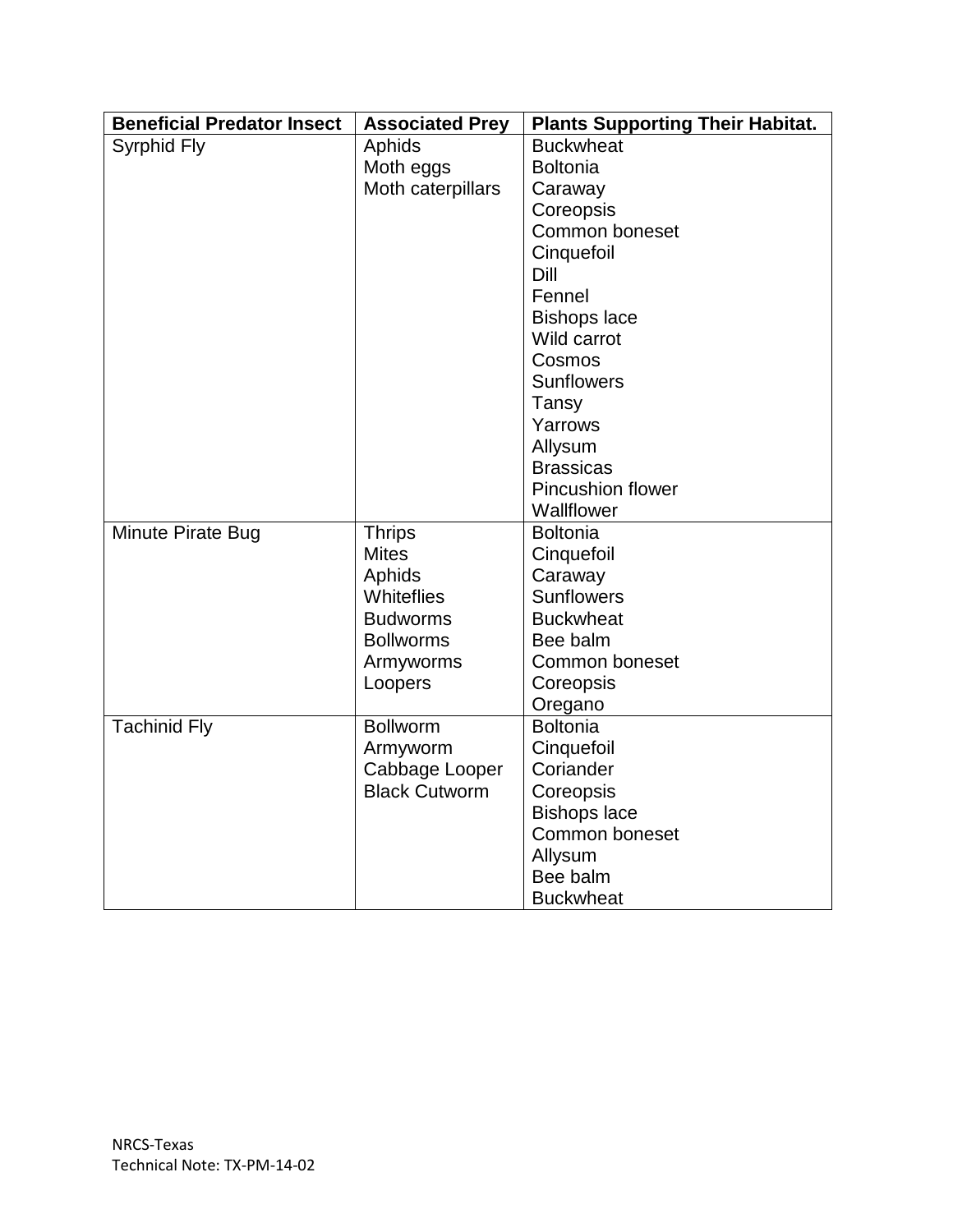| <b>Beneficial Predator Insect</b> | <b>Associated Prey</b> | <b>Plants Supporting Their Habitat.</b> |
|-----------------------------------|------------------------|-----------------------------------------|
| Trichogramma Wasps                | Caterpillar pests      | Gayfeather                              |
|                                   | <b>Bollworms</b>       | Cinquefoil                              |
|                                   | <b>Budworms</b>        | Goldenrod                               |
|                                   | Loopers                | Caraway                                 |
|                                   | Green lacewing         | Common boneset                          |
|                                   |                        | Coreopsis                               |
|                                   |                        | <b>Buckwheat</b>                        |
|                                   |                        | <b>Sunflowers</b>                       |
|                                   |                        | Yarrow                                  |
|                                   |                        | Tansy                                   |
|                                   |                        | Anise                                   |
|                                   |                        | Coriander                               |
|                                   |                        | Oregano                                 |
|                                   |                        | Dill                                    |
|                                   |                        | Fennel                                  |
|                                   |                        | Lovage                                  |
|                                   |                        | <b>Bishops lace</b>                     |
|                                   |                        | Wild carrot                             |
|                                   |                        | <b>Pincushion flower</b>                |

## **For More Information:**

More information regarding beneficial pollinator insects and plants that support them may be found from:

*Pollinator Plants for Texas Conservation Practices*, Texas Plant Materials Technical Note TX-PM-08-02.

*Pollinator Plants for North-Central and West Texas and Southwester Oklahoma*, Texas Plant Materials Technical Note TX-PM-11-02.